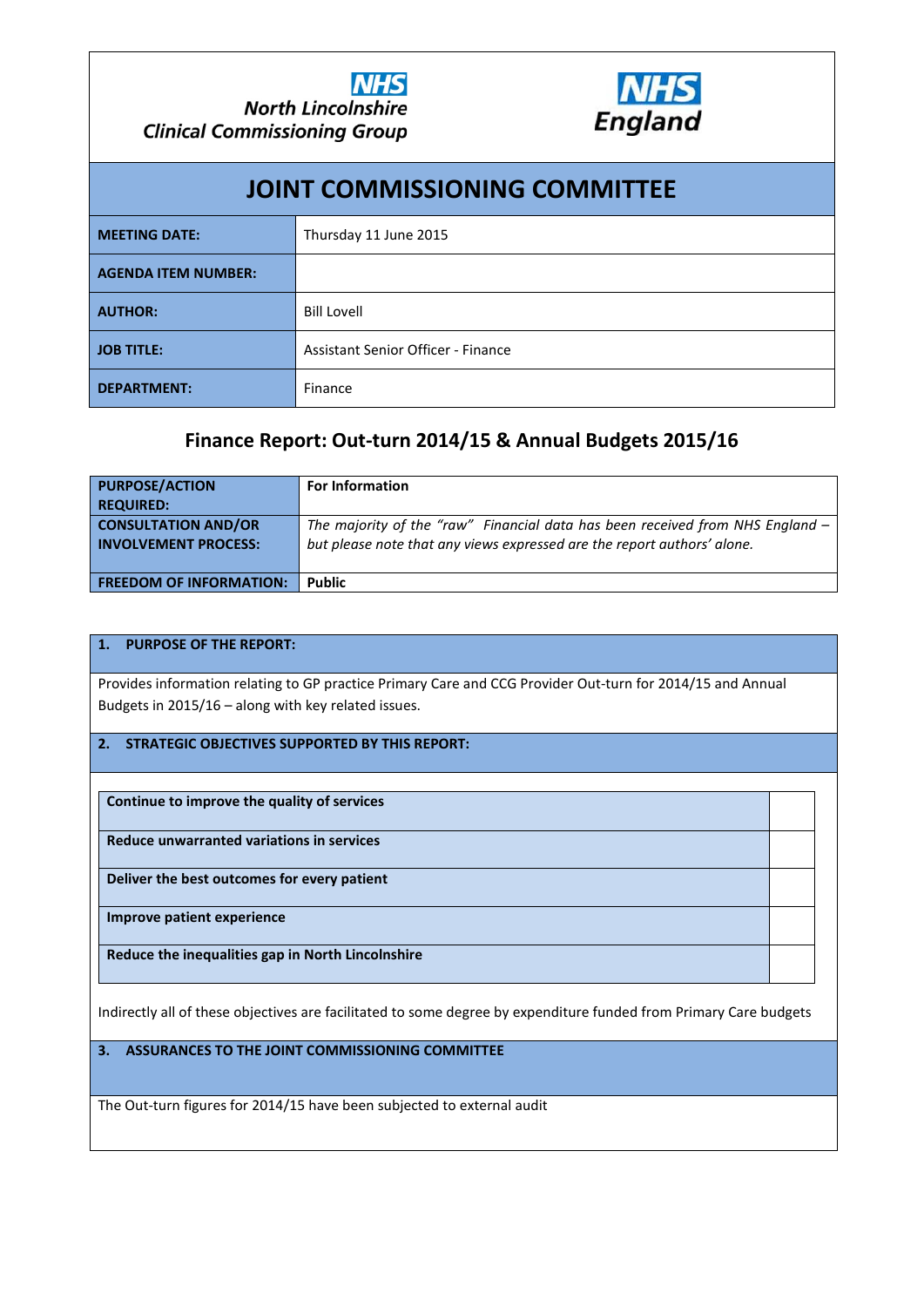- The main contract changes, from the previous financial year, with an immediate and direct financial significance are as follows:
	- For GMS practices a £2.21 or 3% increase (from £73.56 to £75.77) in the unit value applied to the contractor's weighted population. This is to provide core Essential and Additional services (including staffing) through their main Global Sum payment.
	- $-$  For PMS & APM practices a £1.66 increase in the unit value applied to their weighted population, to provide Essential & Additional services (including staffing) for their patients.
	- The Patient Participation and Alcohol Enhanced Services have ended though the funding has been "reinvested" into the Global Sum payments from 1/04/2015, This means practices are still obligated to have a Patient Participation Group (PPG) and to identify newly registered patients aged 16 or over who are drinking alcohol at increased or higher risk levels.
	- Those practices who still have "Correction Factor Payments" (CFP) under the "Minimum Practice Income Guarantee" (MPIG) which was introduced in 2004 but which is being phased out over a 7 year period starting in 2014/15, will see their CFP reduce by circa 14.29% in 2015/16.
	- A reduction of 15% in Seniority Payments for any practice which is still receiving them, pending their total abolition on 31 March 2020.

### **CURRENT RISKS / OPPORTUNITIES**

- The financial budgets (as held by both the NHS England Sub Region and CCG) are currently forecast to break-even in 2015/16.
- The 2014/15 Quality & Outcomes Framework (QOF) achievement payments for practices in 2014/15 are currently being signed off to be paid in June 2015, and will be charged back against the accruals for estimated 2014/15 achievement payments made by NHS England Sub Region at the end of 2014/15. Therefore, any under or over shoot against these estimates payments will be an opportunity or cost pressure against the 2015/16 budgets. However, please note that any financial implications which arise will remain the responsibility of the current funding organisation.
- The Elderly Care Fund LES is currently being held in Earmarked Reserves by the CCG but will be transferred to GP practices once the final scheme based allocation of these funds has been agreed.